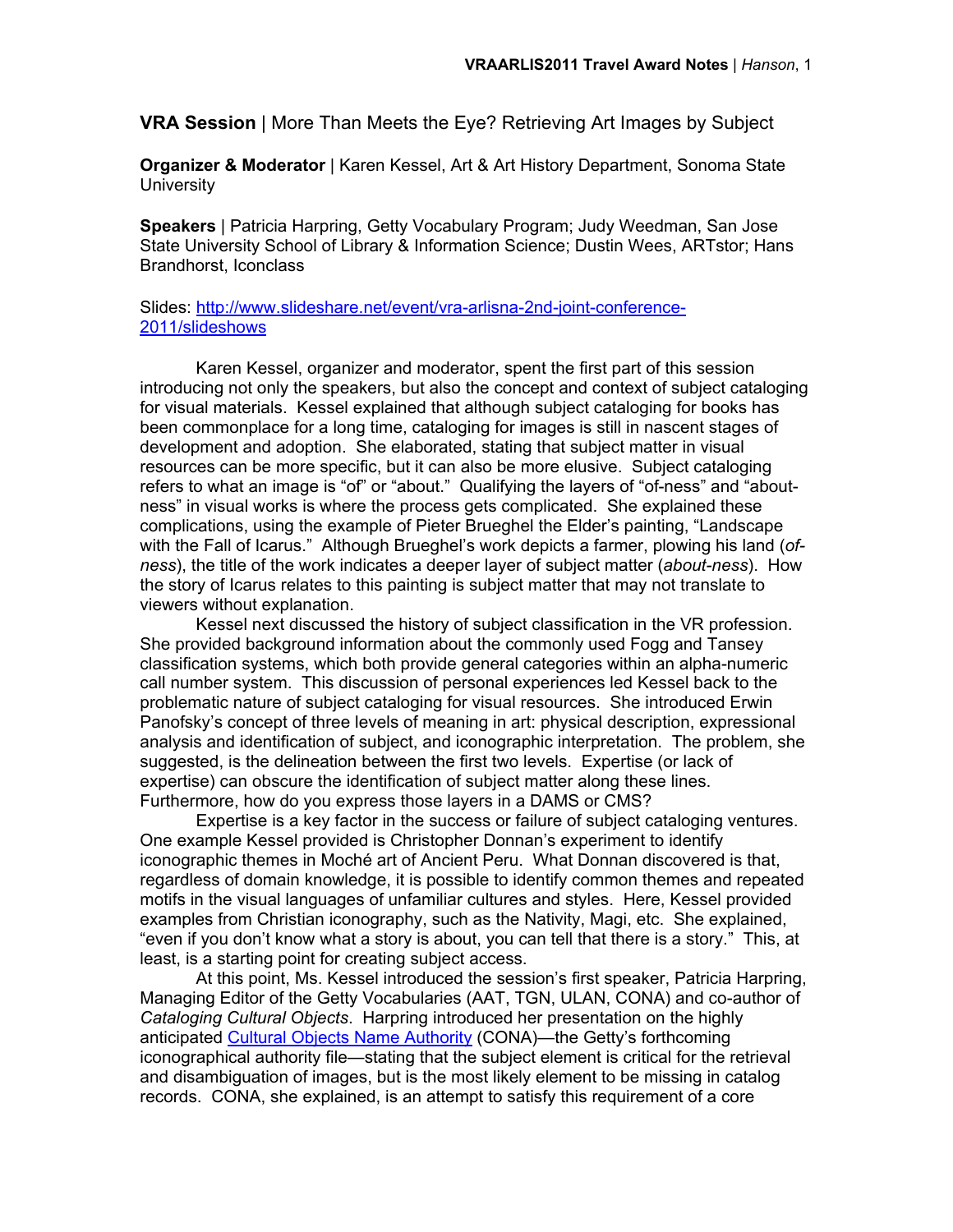CCO/CDWA record. To the question, "What is subject?" Harpring answered, "content and narrative, which can be iconic or non-objective meaning, conveyed by figurative or abstract images." "Subject" can be representational or non-representational.

The problem with the missing element of subject matter in records is that users *want* to retrieve information and images by subject. Users *want* to search and discover via content. Although institutional repositories are the best source for subject data, most don't index it—at least not consistently. An OCLC study in 2009 found that most museums were compatible with the burgeoning CCO/CDWA standards, except for the matter of subject indexing. Harpring suggested that subject indexing might have a future in the automatic parsing of elements like work title against controlled subject lists; she refined this thought, arguing that the combination of auto-parsing and human editing would be ideal. Again, it is human expertise that is needed to disambiguate and make necessary distinctions between layers of meaning where subject indexing is concerned.

Harpring then began an in-depth discussion of CONA—how it is structured and what it will offer. CONA follows the basic Getty vocabulary structure and is ISO and CCO/CDWA compliant. Although the manuals are currently online, the data will not be published for a while yet. Furthermore, the Getty probably will not take contributions until 2012. Like other Getty vocabularies, terms in CONA all have unique ID's, which are linked to titles and names. What may be most exciting is that the CONA vocabulary is linked to other Getty vocabularies; subjects and historical figures, for instance, are linked to their corresponding authority files in ULAN. This non-artist facet includes figures like patrons and sitters, as well. Locations in CONA are linked to the TGN and AAT is used to index work-type, style, and subject. Harpring noted that there may not be enough general terms in AAT for the scope of CONA, but that more can be added as necessary.

Outside of the group of terms linked to existing authority files is the Iconography Authority (IA), which contains names and terms that are not contained in the other vocabularies. Examples of terms in the IA are events, religious and mythological terms, named animals: terms like *Zeus*, the *American Civil War*, or *Adoration of the Magi*. Additionally, CONA allows references to other sources of subject index terms like Iconclass and LCSH. Harpring allows for the problematic issue of subjects that could, conceivably, belong in multiple vocabularies or authorities, such as lost settlements or historical figures, who were also legends or icons (ex. John the Baptist). To this point, she argued that terms could exist in multiple authorities, but should only be entered once and linked across vocabularies. Other issues arise when subjects are separate artworks; this is problematic in work types like architectural drawings. For example, how are associative relationships made when a façade is never constructed from a plan or drawing? Do you still link to the built work?

Harpring wrapped up her discussion with a few final points. First, she explained that CONA can be used to index non-narrative subject matter (architecture, dedications of temples and churches, the function of decorative arts, nonrepresentational art, performance art, and text + image). She also reminded the crowd of the adage, "Broad and correct is better than narrow and incorrect." Harpring finished her engaging presentation, noting that her slides (and other resources) are available on the GRI vocabularies website (http://www.getty.edu/research/tools/vocabularies/training.html).

Next, Kessel introduced Judy Weedman of San Jose State University, whose presentation was entitled, "Subject on a Small Scale: Home-grown Vocabularies." Weedman has spent a substantial amount of time studying the design process of building local and institutional vocabularies. She wondered, "Are these projects useful and scalable over the long term?" and "Does design language transcend [professional] fields?" Weedman stated that her interest in the topic was piqued when she noticed that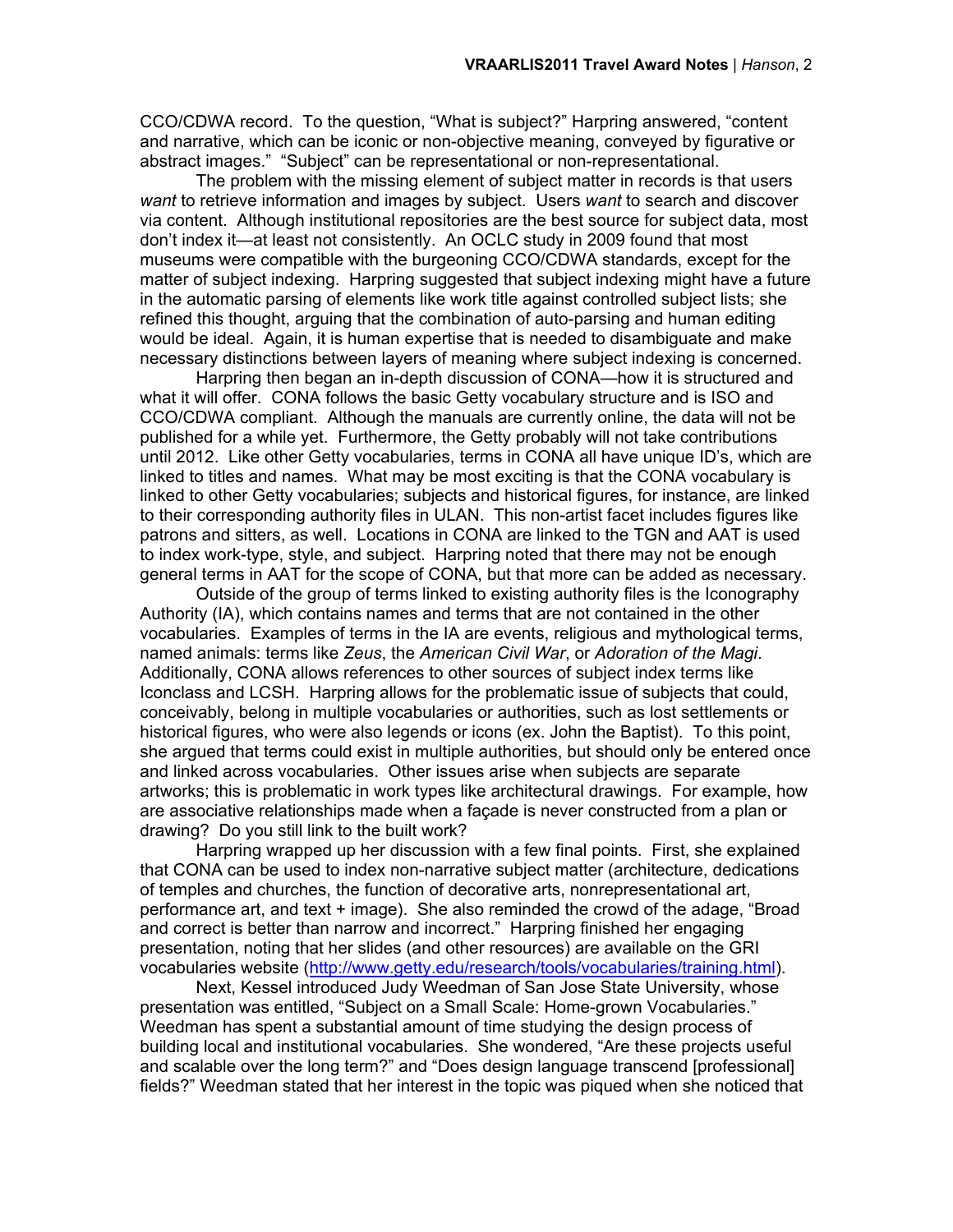there is a rich literature of design in many professional fields, but very little in the field of library and information science.

Weedman explained that she began her research, emailing list-servs to ask for participants in a study. Of her responses, thirty-four were usable; these responses provided descriptive info about building vocabularies. Ultimately, Weedman held interviews with fifteen of these respondents, who had designed or done extensive maintenance or revision of local vocabularies. She did not focus her attention on respondents who had inherited vocabularies. The fifteen chosen participants were stewards to broad collections, ranging from aquariums to governmental documents to news to museums and various types of libraries. Weedman shared several statistics about her survey with the audience, providing insight to the vocabulary structures that participants used (post-coordinate (7), pre-coordinate (14), classification (10), and natural language (3)), kind of structure by creation date, subject (of and about / literal and interpretive (18) versus literal only (16)), and whether or not participants had considered or consulted existing vocabularies before designing their own. She noted that, of those considered, the most commonly cited sources were the Getty vocabularies, Iconclass, and LCSH. Participants who had consulted previously existing vocabularies incorporated some terms or based their terms on existing terms. When asked why standard vocabularies had not been adopted, Weedman found several reasons: current vocabularies were either too general; too specific; too large; designed for text, rather than images; worked for objects, but didn't fit subject; just didn't fit at all; required too much domain knowledge for non-expert catalogers; didn't fit queries posed by users; or posed tech difficulties to online access. For more information about Weedman's findings, please consult her slides on SlideShare (see above for URL).

Weedman then began discussing design theory, stating that design is the fundamental professional activity—taking a problem situation and creating a solution (Simon). One major problem that needs addressing in this particular design situation is the multiplicity of relationships amongst images; both disambiguation and specificity compound this problem. In other words, how specific should you get in subject indexing?

Weedman offered final thoughts, including the statement that the "user warrants constraint." She argued that design work is creative with a strong emotional component; although she finds that there is anxiety involved in the design process, there is also deep satisfaction to be found in discovering insights into domain knowledge as you build your system. She stressed the importance of "adaptivity" and reminded the audience that vocabularies must be dynamic if they are to remain useful and relevant. She finished with the Stewart Brand quote, "All buildings are predictions. All predictions are wrong."

The next presenter in "More Than Meets the Eye" was Hans Brandhorst from Iconclass. After providing some institutional background for Iconclass, Brandhorst introduced the RKD-sponsored Iconclass browser, which is available for free online (http://www.iconclass.org/rkd/9/). He explained how Iconclass can be used to index documents by themes, motifs, stories, situations, activities, gestures, events, ideas, messages, miracles, and more. Indexing, he argued, is only half the battle; Iconclass also helps users retrieve documents. Words are linked to alphanumeric codes, which are linked to textual descriptions. Brandhorst provided several examples of how images might be indexed using Iconclass and gives a demo of the online browser. In order for indexing by Iconclass to be effective, however, users need to maintain the designated Iconclass codes in their own database. The system allows users to export a virtual "word cloud" via a simple cut and paste tool within the browser. This information can then be queried, using a free Iconclass plug-in that can be incorporated into your existing web interface via an i-frame in your html page. To obtain this plug-in, users